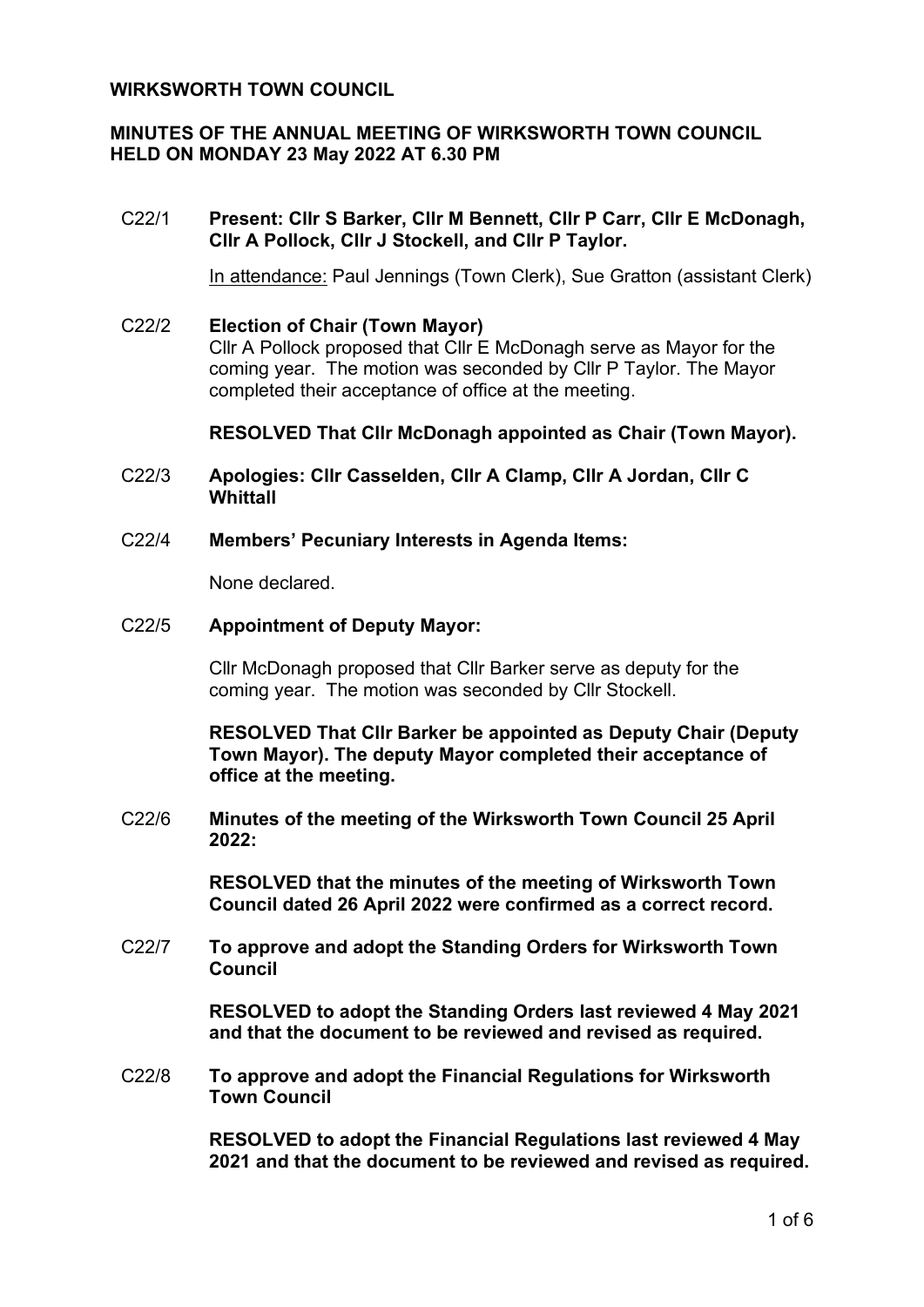#### C22/9 **To receive the Internal Audit Report and consider any recommendations.**

The council reviewed the report provided by the auditor, Barrie **Woodcock** 

#### **RESOLVED to note that the report raised no concerns.**

#### C22/10 **Appointment of Internal Auditor 2022/23**

**RESOLVED to that following the retirement of Mr Woodcock, the Clerk be delegated to identify a potential replacement following the internal auditor training by DALC in June.**

#### C22/11 **To approve the Annual Report for Year ending 31st March 2022**

Statement of Accounts had now been completed and was ready for approval and signature prior to submission to the External Auditor; That £50000 of general reserves be marked transferred to earmarked reserves for the Meadows.

#### **RESOLVED To approve the Statement of Accounts 2021-22**

#### C22/12 **To approve the Annual Governance Statement (Section 1 of the Annual Return) for year ending 31st March 2022**

The Clerk read aloud each section of the Annual Governance Statement for consideration by the Town Council.

**RESOLVED That the Annual Governance Statement be approved by the Town Council, signed and submitted to the External Auditor.**

C22/13 **To appoint signatories for the Town Council bank accounts**

**RESOLVED That all councillors (excluding Cllr Casselden) and the Clerk be signatories and to update the bank mandates accordingly.**

C22/14 **To approve the Statement of Accounts (Section 2 of the Annual Return) for year ending 31st March 2022**

> **RESOLVED That the Statement of Accounts (Section 2 of the Annual Return) be approved by the Town Council, signed and submitted to the External Auditor.**

C22/15 **Review of Committee Structures, Terms of Reference and to appoint Members to serve on the Committees**

> **RESOLVED That the existing Committees structure be retained with unchanged terms of reference and chairs to remain as before.**

Environment & Town Committee (Cllr Jordan – Chair)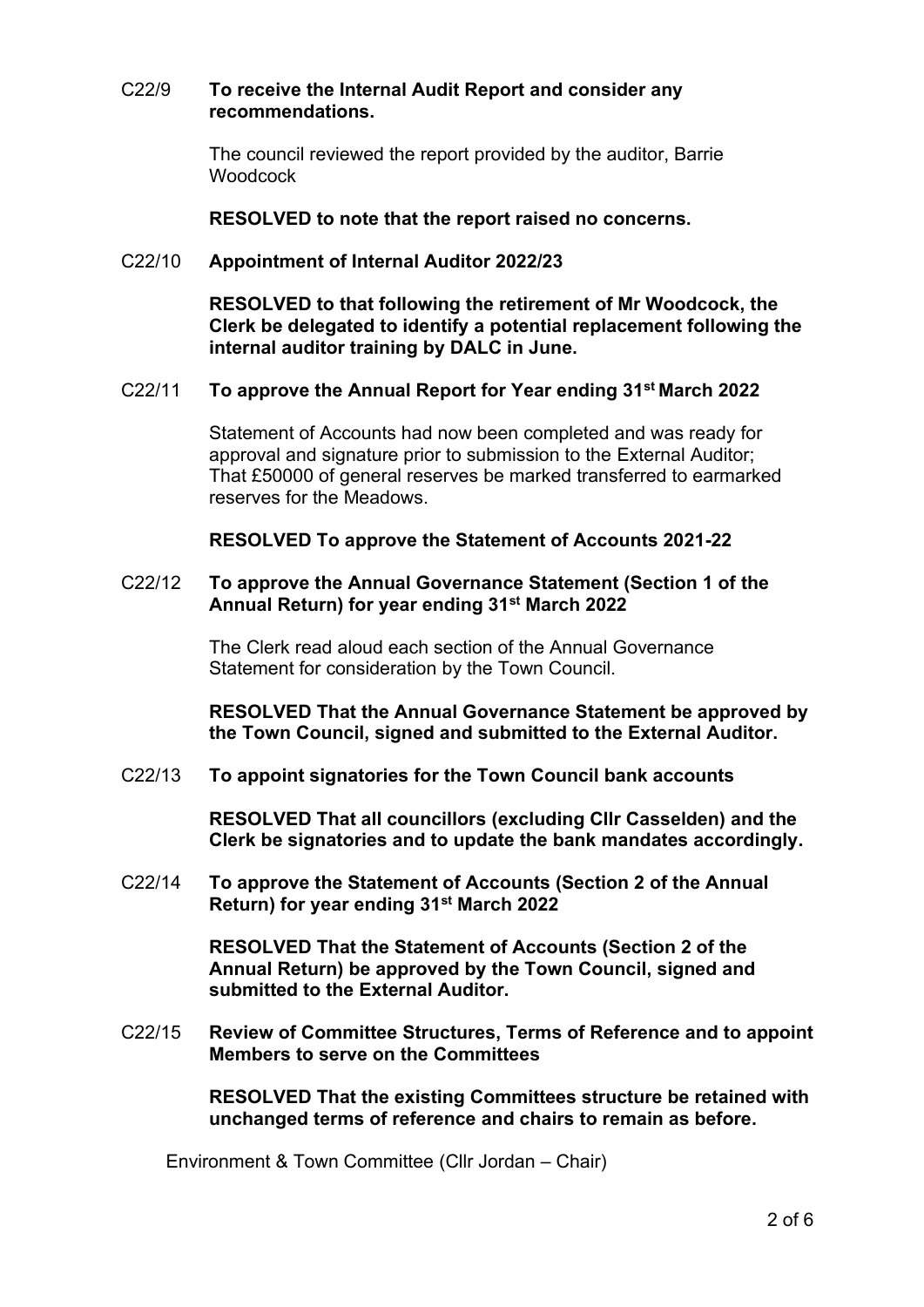- 1. Membership shall be a minimum of 5 members of the Council (inc. Mayor and deputy) (Quorum of 3 members)
- 2. An officer of the Council shall attend the meeting
- 3. Meetings shall be held on the first Monday of each month
- 4. Terms of reference
	- i. All Planning Matters (with delegated authority\* to respond on behalf of the council)
	- ii. The development of the town and its surroundings including the provision of: Grit bins, benches, bus shelters, planters, footpaths.

Membership of Environment & Town Committee to consist of Cllr Bennett, Cllr Casselden, Cllr E McDonagh (Mayor), Cllr Jordan, Cllr Barker (Deputy Mayor), Cllr Pollock, Cllr Taylor and Cllr Stockell,

Finance, Buildings and Personnel Committee (Cllr Clamp – Chair)

- 1. Membership shall be a minimum of 5 members of the Council (inc. Mayor and deputy) (Quorum of 3 members)
- 2. An officer of the Council shall attend the meeting
- 3. Meetings shall be held on the second Monday of each month
- 4. Terms of reference
	- i. All financial matters
	- ii. The maintenance and contents of the buildings and property holdings
	- iii. Supervision and employment of staff
	- iv. Approval of beneficiaries & electronic payments

Membership of Finance, Buildings & Personnel to consist of Cllr Clamp, Cllr Carr, Cllr E McDonagh (Mayor), Cllr Barker (Deputy Mayor), and Cllr Whittall.

## C22/16 **Review of Working Parties, Terms of Reference and to appoint Members to serve on the Working Parties**

**RESOLVED that 3 working parties be retained and a new working party be created with the following terms of reference. Furthermore, that the dedicated Climate Change working party be dissolved now that the principle of carbon reduction has become embedded as consideration in every decision.**

## **Neighbourhood Plan**

- 1. Membership shall consist of councillors (PC, AC, AJ) and members of public.
- 2. Meetings will be arranged as required.
- 3. Terms of reference
	- i) To provide guidance to Environment and Town Committee on the Neighbourhood Plan.
	- ii) To review planning applications and advise on implications to Neighbourhood Plan.

#### **Meadows**

- 1. Membership shall consist of councillors (MB, PC, AC, AP, PT)
- 2. Meetings will be arranged regularly to give the council timely advice as required.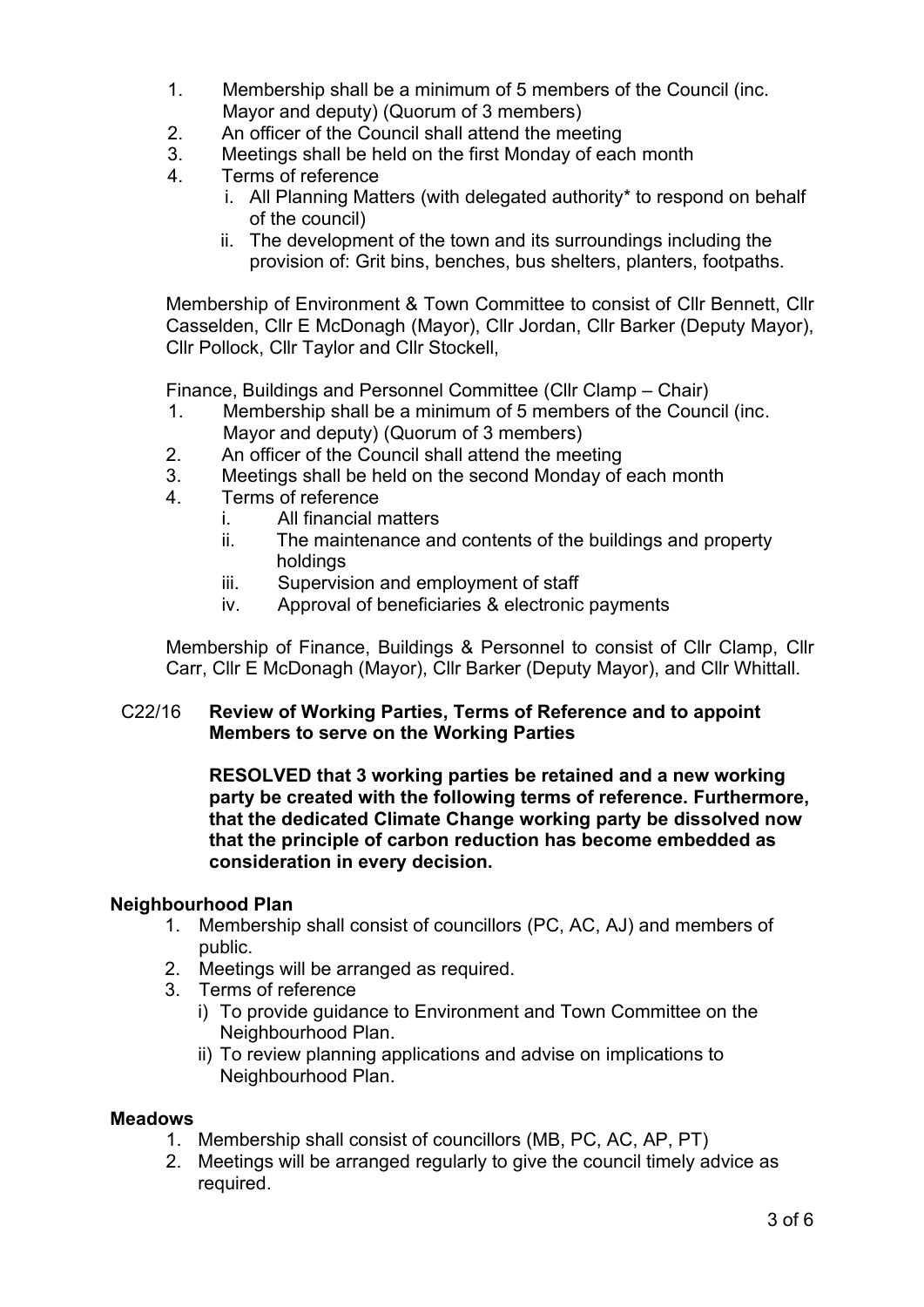- 3. Terms of reference
	- i) To provide guidance and support to the Officers in all matters related to the Meadows Consultation and redesign.
	- ii) To identify, select and brief a design partner(s).
	- iii) The group to report to Full Council with recommendations at each stage of the process.

# **Rain, Drains & Climate Change**

- 1. Membership shall consist of councillors (SB, MB, AP)
- 2. Meetings will be arranged regularly to give the council timely advice as required
- 3. Terms of reference
	- i) To collate information about flooding, identify local concerns
	- ii) To raise these concerns with higher tier local authorities and with Severn Trent.
	- iii) The group to report to Environment and Town with recommendations.

# **Sustainable Travel, Traffic and Safety**

- 1. Membership shall consist of councillors (MB, PC, JS, PT).
- 2. Meetings will be arranged regularly to give the council timely advice as required.
- 3. Terms of reference
	- i) To 20s Plenty
	- ii) Review speed limits
	- iii) Improve cycling and walking infrastructure

## C22/17 **Town Council Representation on External Bodies**

**RESOLVED That the Town Council's representation on external bodies for the year 2022/23 be as listed in Appendix 1**

# C22/18 **Continuity & Succession Planning**

The clerk clarified the process the council should adopt in the event of either a temporary or permanent absence of office staff.

**RESOLVED That in the event of a permanent or prolonged absence of the Town Clerk, that the assistant Clerk be asked to formally cover in the role of "acting Town Clerk" for 3 months, after which time they would then be asked to make recommendations on a revised office structure/resource (including whether they wish to accept the role of Town Clerk).**

C22/19 **Process for Agenda**

**RESOLVED That all councillors to receive an electronic summons (some paper copies of the agenda will be left in the councillor cabinet).**

C22/20 **To review and decide on amendments to Council Policies**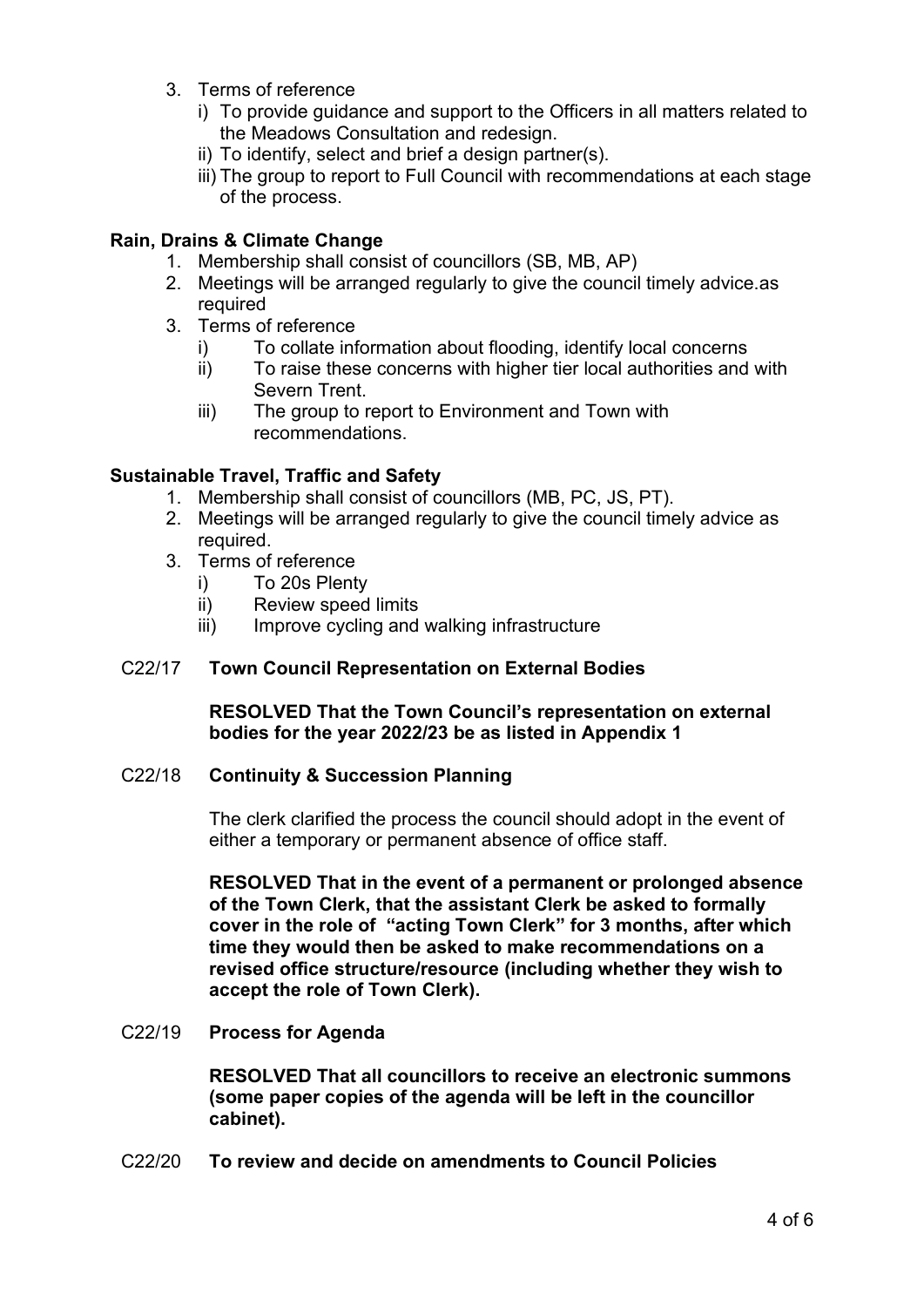- Absence Management Policy
- Asbestos Policy
- Bullying and Harassment
- Code of Conduct
- Communications Policy
- Complaints Procedure
- Data Retention
- Debit Card
- Delegated Planning
- Disciplinary Grievance & Whistle-blowing
- Equal Opportunities
- Financial Regulations: Procedures for payment authorisation & reporting
- H & S Policy
- Internal Controls
- Letting Policy
- Memorial Bench Policy
- Pension Discretion Policy
- Privacy Policy
- Protocol on Recording of Meetings
- Staff Privacy Policy
- Storage Policy
- Unreasonably Persistent Complaints or Behaviour Policy

## **RESOLVED that the policies be agreed. All policies to be reviewed and revised as required.**

*The meeting closed at 8.00pm*

++++++++

…………………………… Chairman